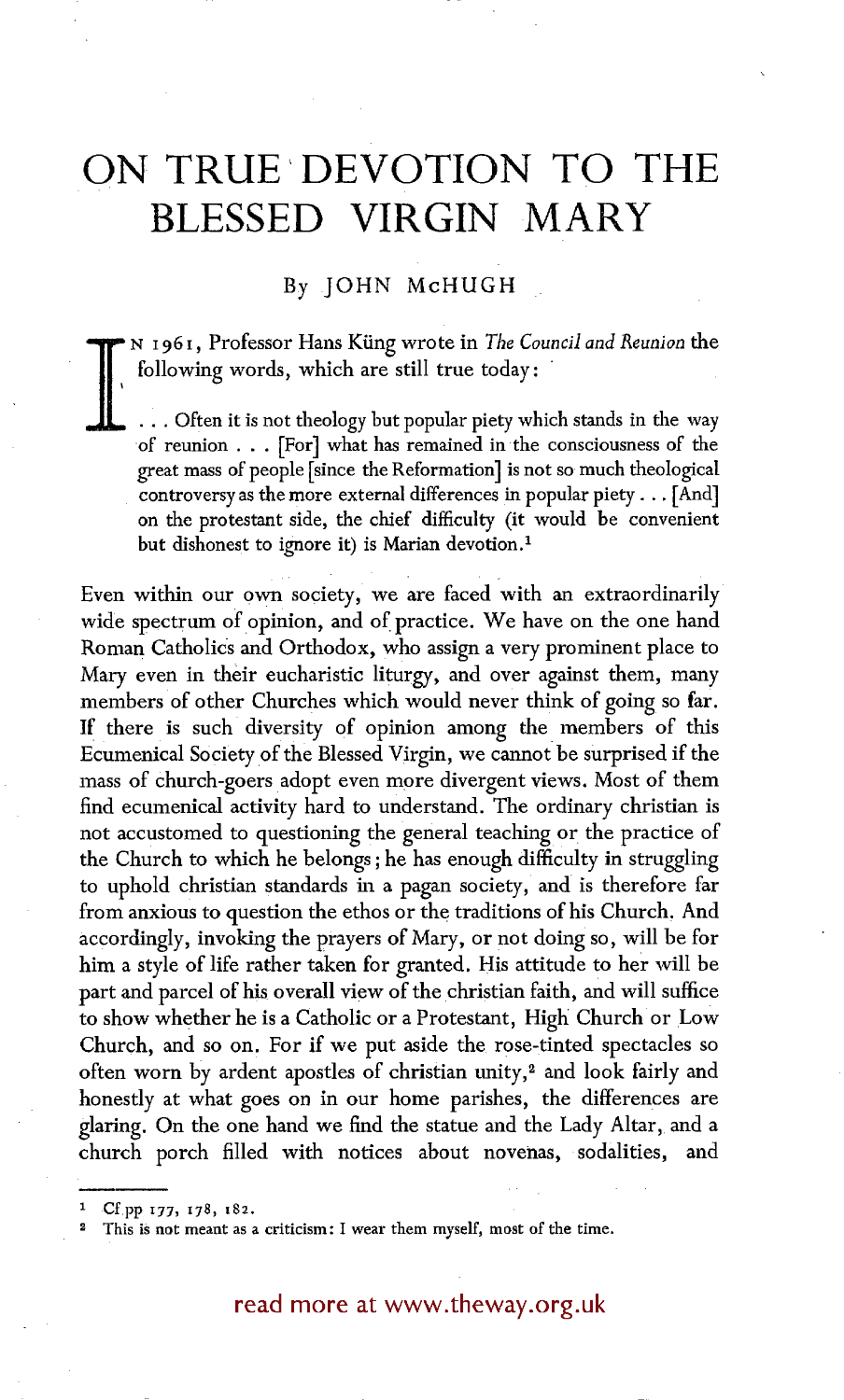pilgrimages to Lourdes or Walsingham; on the other hand, an almost deafening silence, as if in protest. This is the reality: this is how most christians live, not as active apostles of ecumenism. The purpose of this paper is to examine some of these differences in devotional practice, and to suggest some guidelines, in the hope that our joint efforts may help to clear away some of the misunderstandings that, sadly, persist even today.

## *What is 'true devotion to the blessed Virgin'?*

It goes without saying that most of the differences arise from very basic disagreements over doctrine, and in particular over the doctrine of grace. Others have spoken about these, and I do not intend to speak directly about doctrinal matters, only about devotion. And here there is a very real difficulty which often passes unobserved. Because we are all fluent speakers of english, we tend to assume that other people always understand by our words exactly what we ourselves wish to convey by them. But once we leave aside such simple sentences as 'my cat is black', and begin to talk about religion, accurate communication of thought is by no means easy, for each one of us has his language coloured by a whole system of doctrine, with its roots in a particular historical tradition. A good example is the way in which Roman Catholics will speak about 'praying to St Anthony', or 'having a great devotion to our Lady'. This is the day-t0-day language of folk-catholicism, and because it is not properly understood outside its home context, and sometimes even gives the impression of worshipping saints, a few words of explanation will not be out of place.

At the very heart of the catholic concept of the Church stands the notion of 'the communion of saints', taken in the sense of 'the living community and fellowship of christians'. The argument is that if I can pray for you, and you can pray for me, on this earth, and during this life, we cannot be in a less privileged position after death - least of all, when we stand in the presence of God. Therefore we can be assured that the relatives and friends who cared for us so much in their lifetime, and who prayed perhaps daily for our welfare, do not cease from intercession when they stand before the throne.<sup>3</sup> And St Thomas Aquinas explains :

<sup>&</sup>lt;sup>3</sup> Indeed, it is now the common teaching of roman catholic theologians that the souls in purgatory can make intercession for the living. St Thomas held the opposite view (2-2ae, qu. 83, a.4, ad 3, and a. i I, ad 3), and the first to advocate the thesis was Richard de Mediavilla *(ca.*  x 249 -- I3o2/o8), in his *Commentary on the Sentences,* Lib. 4, Dist. *ig. The Sacrae TheoIogiae Summa a Patribus Soc. Iesu in Hispania* (Madrid, i9~;3), gives a good series of references in vol IV, nos 247-8, pp 1015-16.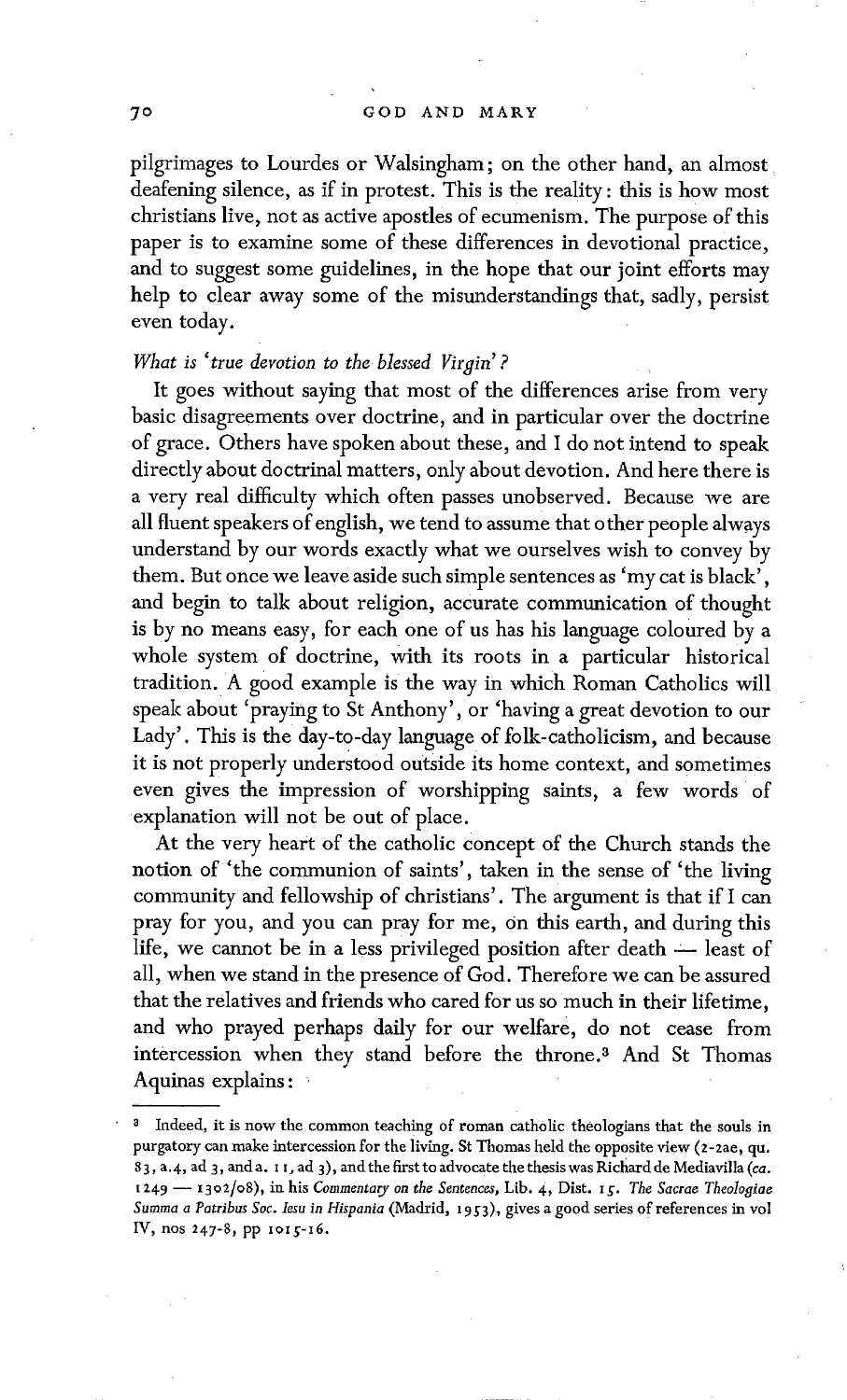Prayer for others proceeds from charity. Therefore the more perfect the charity of the saints in heaven, the more they pray for wayfarers, who can be assisted by their prayers. And the closer they are to God, the more efficacious are their prayers. 4

Here St Thomas sums up perfectly the doctrinal reason that leads so many christians to invoke the prayers of the blessed Virgin. As mother of the Lord, she is of all the saints the most perfect in charity, in love for God and all his children; and because she is the most perfect in charity, she of all the saints prays most earnestlyof all for those of us who are still on our earthly pilgrimage, for all whom Jesus loves are her children. 5 Again, as mother of the Lord, she is of all the saints the closest to God ; and therefore her prayers are the most efficacious. This is the context against which one must assess the phrase 'devotion to the blessed Virgin Mary'.

What, then, is 'true devotion to the blessed Virgin'? First of all, it is a product of faith. In other words, it must be based on, and proceed from, a deep, personal, intellectual conviction about God; it must be based on doctrine, and above all on those dogmas solemnly taught by the Church *(e.g.* that it is right to call her 'mother of God'). True devotion will be the sincere love and earnest commitment that arise spontaneously from this intellectual conviction : for example, when by considering St John's gospel, we learn to look upon her as our model and our mother. And true devotion will naturally seek to express this love outwardly in 'religion', that is, in outward forms such as liturgical prayer, the formation of societies to promote such prayer, to study Mary's role in the economy of salvation, etc. At the same time, *true*  devotion will always remain conscious that Mary is not the central figure in the christian faith, or the most important. The centre of the christian faith is the holy and undivided Trinity, and Mary is of interest only in so far as a consideration of her tells us something about God, only in so far as devotion to her increases and nourishes our love of God, only in so far as honour paid outwardly to her redounds to the glory of God. That is true devotion, to recognize Mary's place, under Jesus Christ, in the work of our salvation, and by honouring her to rouse ourselves to a yet greater appreciation of the generosity of him that is mighty, who has done great things for her.

<sup>4</sup> 2-2ae, qu. 83, a. II.

Cf Jn 19, 25-27.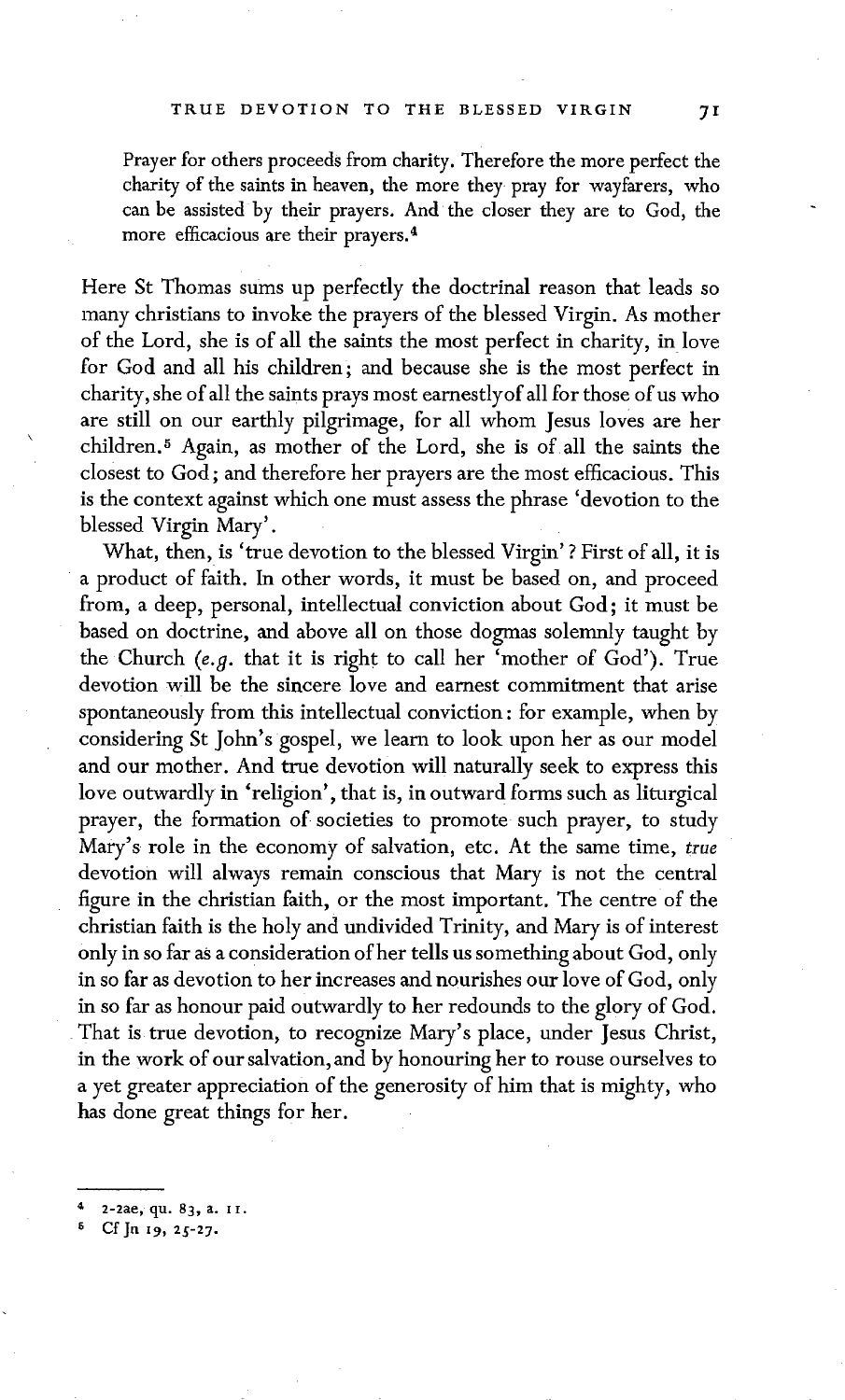*The criteria for discerning true devotion fiom false devotion* 

Devotion true or false will inevitably express itself in outward actions and prayers. True devotion will prove itself, false devotion will betray itself, by its fruits. Now there can be no denying that, within the Roman Catholic Church at least, there have been some very regrettable aberrations across the centuries : on all too many occasions the Holy See has been compelled to intervene and to outlaw practices that assigned to Mary a role inconsistent with Jesus Christ's position as the one and only mediator between God and man. I would add that the under-estimation of Mary's role in some of the Reformed Churches is also an aberration (though often stimulated by exaggerations with the Roman Church). And it is in popular religion, in our own home parishes, that these unbalanced and incorrect customs are most likely to flourish. What criteria can be used, therefore, to discern true devotion (and its legitimate expression) from false devotion ?

Fortunately, we have at hand on this very matter a document, *Marialis Cultus,* which is both authoritative and outspoken, tt is authoritative for Roman Catholics in that Pope Paul VI is there addressing to them an exhortation of great importance ; but it is authoritative in another sense, too, in that it is a profound and extended treatment of its topic, Marian devotion. Even had it been the essay of a private theologian, it would have carried considerable intrinsic authority because of its thoroughness and its balance. Yet it is also very outspoken at times. Pope Paul states very openly that not all is well done in Roman Catholic practice, and that there have got to be changes *(M.C.* nos 3I, 32, 34,  $36$  ff). It is interesting, for example, to note how, in the splendid passage commending the prayer of the Rosary  $(M.C.$  nos  $42-55$ , he does not shrink from condemning in the strongest terms two abuses that have led to a diminishing of respect for this prayer. First he warns against a merely mechanical recitation of the words:

Without the element of contemplation the Rosary is a body without a soul, and its recitation is in danger of becoming a mechanical repetition of formulas and of going counter to the warning of Christ: 'And in praying do not heap up many phrases as the gentiles do; for they think that they will be heard for their many words' *(M.C.* n 47). 6

**e Mt 6, 7.**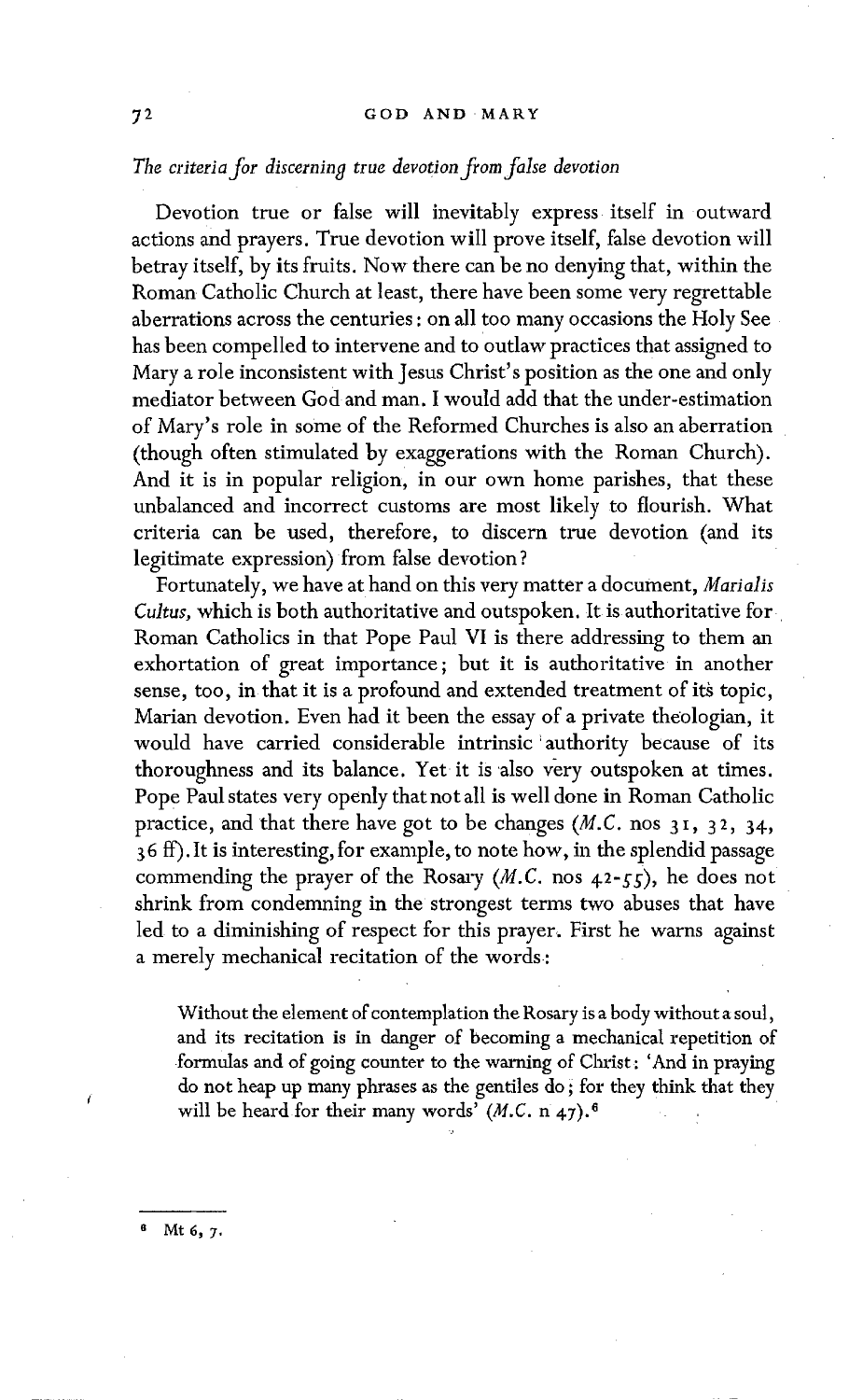Secondly, he warns against a legalistic attitude towards it, or an overemphasis on it (any Catholic will recognize the abuses he is stigmatizing) :

This very worthy devotion should not be propagated in a way that is too one-sided or exclusive. The Rosary is an excellent prayer, but the faithful should feel serenely free in its regard. They should be drawn to its calm recitation by its intrinsic appeal *(M.C. n 55)*.

.It would be a tragedy if this most important of papal pronouncements were lost to sight in the sea of paper which floods our desks nowadays, for I will venture to prophesy that if this danger is averted, and if this document is taken seriously, studied carefully and put into practice, it will work as profound and lasting a change within the Roman Catholic Church, as did the encyclical of Pins XII on biblical studies, *Divino Afflante Spiritu.* 

What, then, are the criteria there proposed for distinguishing authentic devotion to the blessed Virgin from that which is counterfeit? It goes without saying that devotion to Mary, and its expression, should be based on doctrine, not legend, much less sentiment, and the whole of the first part of *Marialis Cultus* plus the first section of Part II, dwells on this. It is perhaps worth recalling, however, that here the Pope is only expounding an appeal of the Second Vatican Council, asking theologians and preachers 'to refrain as much from falsehood by way of superlative as from narrow-mindedness'. *Marialis Cuhus* spells out the implications of this paragraph *(M.C.* n 67) from *Lumen Gentium* at considerable length, stressing that 'exercises of piety directed towards the Virgin Mary should clearly express the trinitarian and christological note that is intrinsic and essential to them' *(M.C. n 25)*. It then goes on to give four practical guidelines for judging devotions to the blessed Virgin (biblical, liturgical, ecumenical and anthropological), to which we now turn.

## *Some practical implications of these criteria*

Marian piety should draw its inspiration especially from the bible *(M.C.* n 3o). We would all agree with this, but what does it entail, apart from the singing of the *Magnificat,* or of hymns like 'Virgin-born, we bow before thee' ? Let me illustrate with two examples, one addressed to the more evangelical section of this audience, one to the catholic section. Both examples are taken from the Litany of Loreto.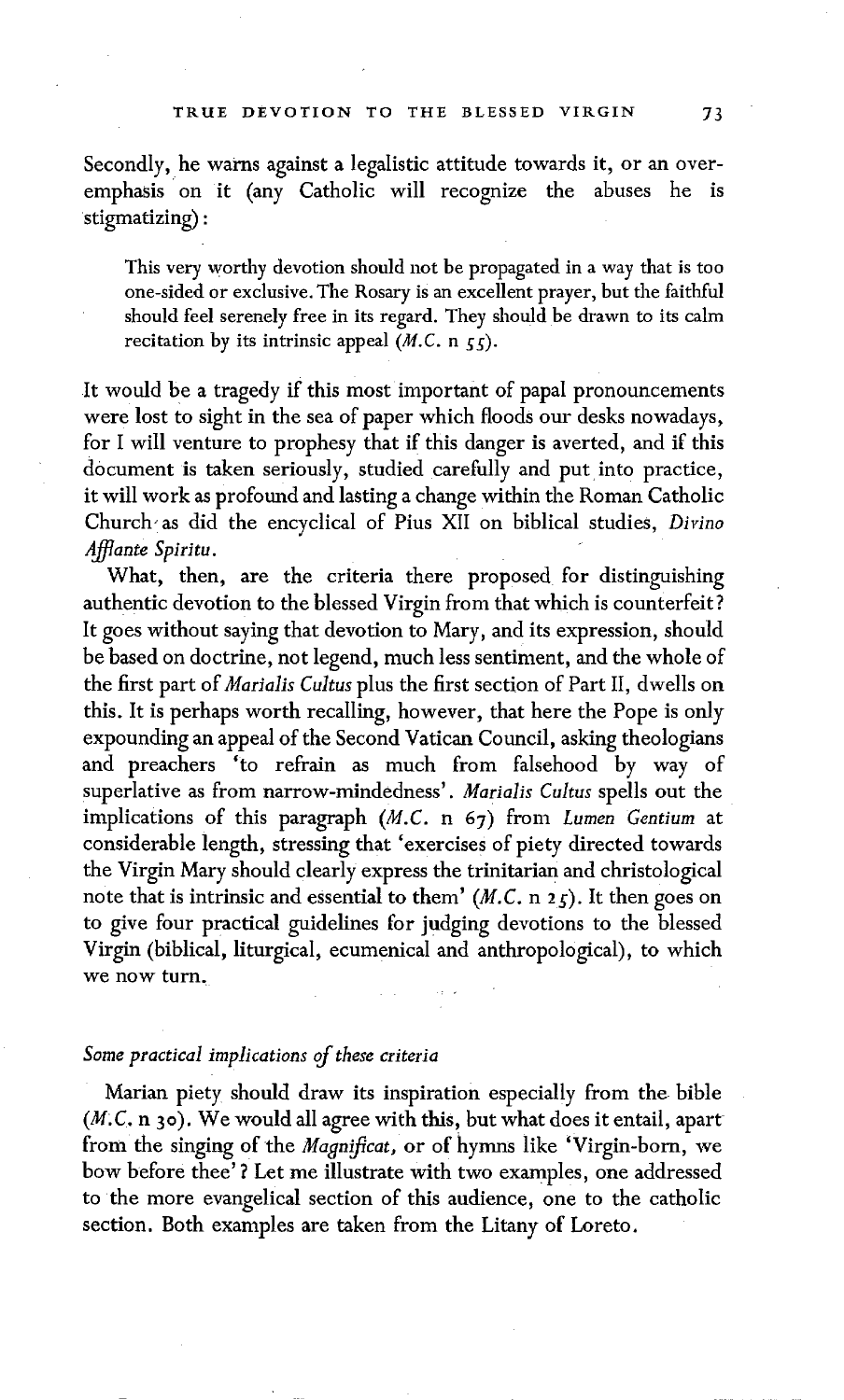'Tower of David, tower of ivory' are titles assigned to Mary in this litany, but what do they mean ? Perhaps some members of the Reformed Churches who find honorific titles such as these altogether too lyrical have not reflected that both are taken from the Song of Solomon : 'Thy neck is like the Tower of David'  $(4, 4)$ , 'Thy neck is like a tower of ivory'  $(7, 4)$ . In each text the bridegroom is addressing the bride, dwelling on her beauty; and the Church has always seen in the Song of Solomon the most expressive allegory of the love of Yahweh for Israel his bride. In greeting Mary, therefore, as 'Tower of David' and 'tower of ivory', Catholics are greeting her as the personification of the Church, of the redeemed, as the living embodiment of true christian faith, as the perfect exemplar of all lowly servants of the Lord. Like so many other names in the Litany of Loreto, these two are good biblical titles.

But there is one title in thislitany which I shouldlike to see suppressed: 'Morning Star'. It probably arose from a false etymology of the name *Miriam,* interpreted as meaning 'Star of the Sea', or from the idea that with Mary's birth, the dawn of salvation was imminent: like the daystar, she by her appearance heralded the coming of Christ, the sun of justice, rising with healing in his wings.7

Holy light on earth's horizon, Star of hope to fallen man, Light amid a world of shadows, Dawn of God's redemptive plan.

Caswall's lines express the concept perfectly. Now it is true that in Sirach 50, 6, the title 'morning star' is applied to a man, to Simon, the high priest ('Like the morning star amid the clouds...'), and it is true that its application to Mary can be defended, as above. But on the other two occasions where it occurs in the bible,<sup>8</sup> which are much more familiar to christians, it is a messianic name. In Apoc 22, 16, Jesus says: 'I am the root and offspring of David, the bright star of the morning'. It seems to be asking for trouble to ascribe to Mary one of the great messianic titles of the Apocalypse.

Let me take next the third guideline of *Marialis Cultus*, the ecumenical aspect.

Every care should be taken to avoid any exaggeration which could mislead other christian brethren about the true doctrine of the Catholic Church. Similarly, the Church desires that any manifestation of cult which is opposed to correct catholic practice should be eliminated *(M.C. n 3 2).* 

Mal 4, 2. <sup>8</sup> Apoc 2, 28 and 22, 16.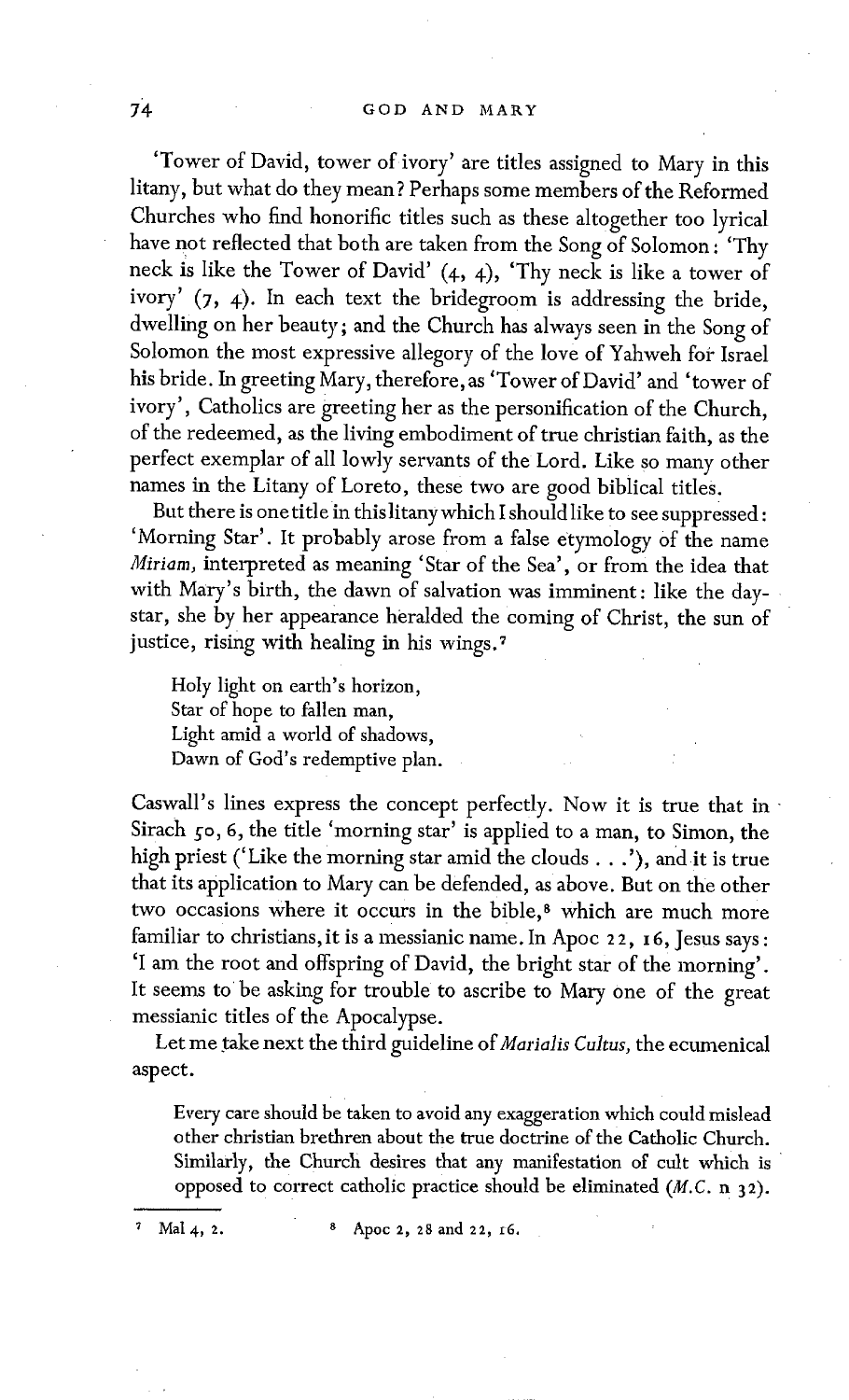The Pope here clearly implies that certain Roman Catholic practices could mislead members of the Reformed Churches, and that other practices actually misrepresent catholic doctrine. But even perfectly legitimate invocations and devotional practices can be misunderstood.

Take the title 'Queen of Heaven'. Roman Catholics will readily speak of 'Christ the King', and address Mary as 'Queen of Heaven' without ever adverting to the fact that, to other christians, this seems to set the blessed Virgin almost on a level with Christ. Yet 'Queen of Heaven' is a favourite title for Mary in latin countries, and here we glimpse the sort of misunderstanding that can so easily arise as a result of differences in the cultural context. In the United Kingdom, or in Holland, we take it for granted that a woman can succeed to the throne ; and therefore to call Mary 'Queen of Heaven' does appear to set her almost on a level with Jesus Christ, at least as a consort. But in latin countries it has for centuries been taken for granted that a woman *cannot*  succeed to the throne; and therefore to call Mary 'Queen of Heaven' is to imply that she is disqualified from succeeding to the throne. This is a good example of how careful one needs to be in assessing words against their correct cultural context, and not simply against one's own.

And then there is the custom of lighting candles, so strange to members of the Reformed Churches, and yet so common and so beloved of folk-religion among Catholics and Orthodox. What does it signify? Basically, the person who lights a candle is saying: 'I would like to stay, and I know I ought to stay, and pray longer, but I can't. I have to go to work (or: I have not the spiritual strength to pray longer, though I know I should). But I want this candle, as it melts away, to be a token of what I would like to do -- to let my heart melt away in total submission'. The candle will continue to burn after he has left the shrine; but his heart (however lukewarm) will continue to burn long after the candle has burnt out its ephemeral existence. 9 That is why, on occasion, people will light bigger candles, or more candles, at greater cost to their own pockets : they want to show their willingness to pray by making some sacrifice, and the bigger candle burns longer, and three candles burn more intensively than one. Good people, but perhaps inarticulate, they are talking to God in a language he understands as well as they, and they feel more comfortable in the presence of their all-seeing Judge if his mother will be their advocate, and put their case more eloquently than they are able to.

<sup>9</sup> Cf Schillebeeckx, E.: *Mary, Mother of the Redemption* (London, 1964), pp. 184-5.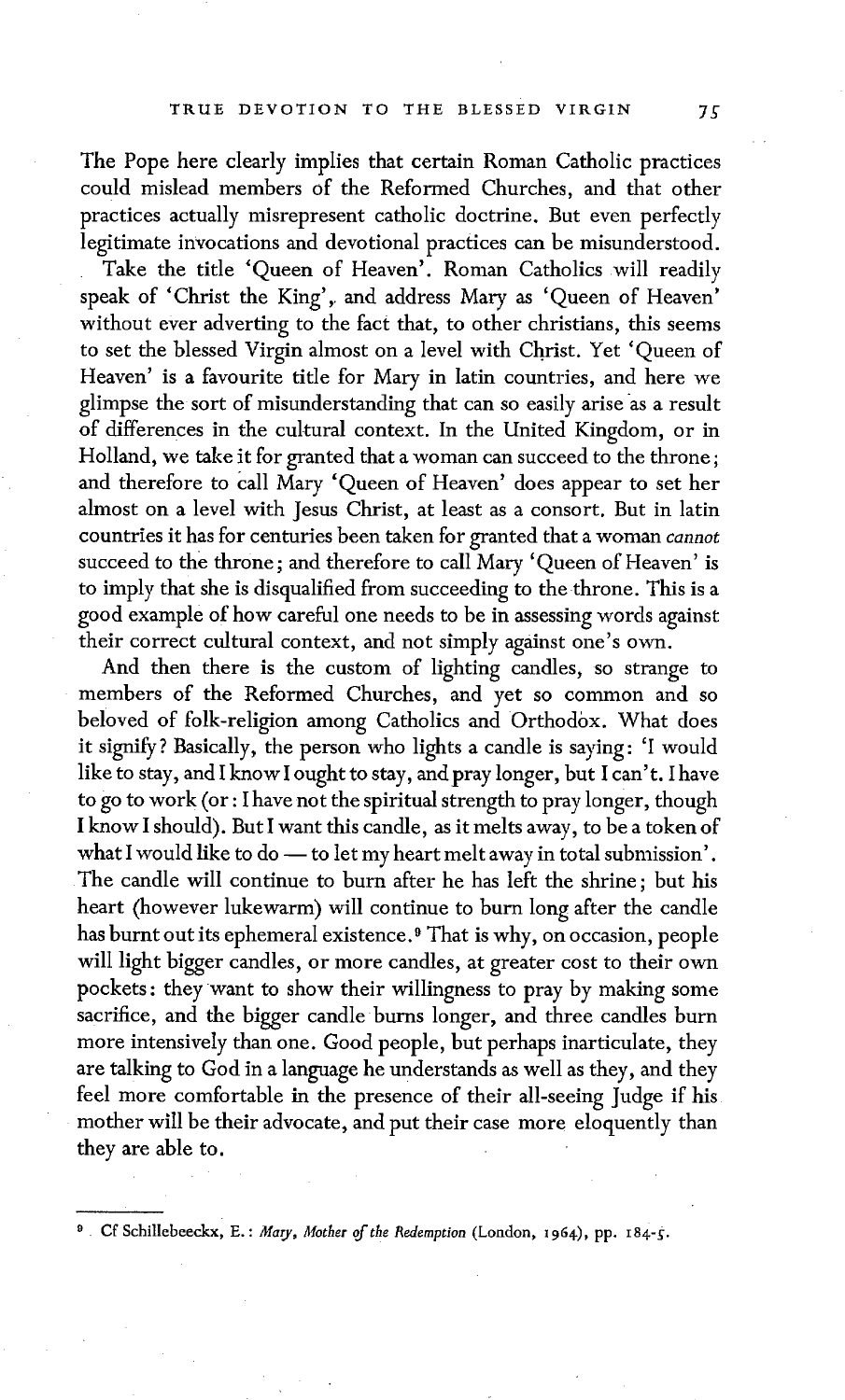#### 76 GOD AND MARY

And yet it would be foolish to deny that in many churches devotional practices are tolerated which do not have a biblical justification, and which are a hindrance to ecumenical understanding. Most of them concern interference with, or the upsetting of, the liturgy, and Pope Paul is well aware of the pastoral sensitivity required to apply the principles of *Marialis Cultus* in an area where folk-catholicism is deeply involved, emotionally and psychologically. He writes:

What is needed on the part of the leaders of the local communities is effort, pastoral sensitivity and perseverance, while the faithful on their part must show a willingness to accept guidelines and ideas drawn from the true nature of christian worship ; this sometimes makes it necessary to change long-standing customs wherein the real nature of this christian worship has become somewhat obscured *(M.C. n 3 i).* 

This means that we must not be always afraid of shocking people, or disturbing the even tenor of their ways, if they are caught up in customs that obscure the true nature of christian worship. The Pope strongly deprecates the insertion of novenas  $(M.C. n 31)$  or the recitation of the Rosary (M. C. n 48) during the celebration of the holy Mass. I myself have never been attracted by the custom that obtains in some places of crowning a statue of the blessed Virgin annually. I can see that placing a crown on a statue is an expression of honour, especially if the crown is of a precious metal, silver or gold: then it fulfils (as in so many of the latin countries) exactly the same purpose as lighting a candle. I can see that if it is a crown of roses, the garland needs to be replaced, as the candle does; as candles burn out, so roses fade. But I fear that in practice, in our own culture, which is a protestant and north european culture, this custom concentrates too much attention on the statue instead of passing directly and immediately beyond it, to the Virgin who is there represented. One need hardly say that where this practice becomes an occasion for little girls to parade as mannequins (and who can blame them, at their age?), 'it is necessary to change the custom, however long-standing, because the true nature of christian worship is being badly obscured'. I admit that the change would sometimes call for :almost super-human tact and pastoral sensitivity; but it ought to be made.

The basic principle of *Marialis Cultus* is that true devotion must proceed from solid doctrine; to put it another way round, sound faith will give birth to true devotion, and true devotion will ever be anxious to express outwardly in a very accurate form what is inwardly believed. And this leads us to the fourth criterion listed by Pope Paul, which he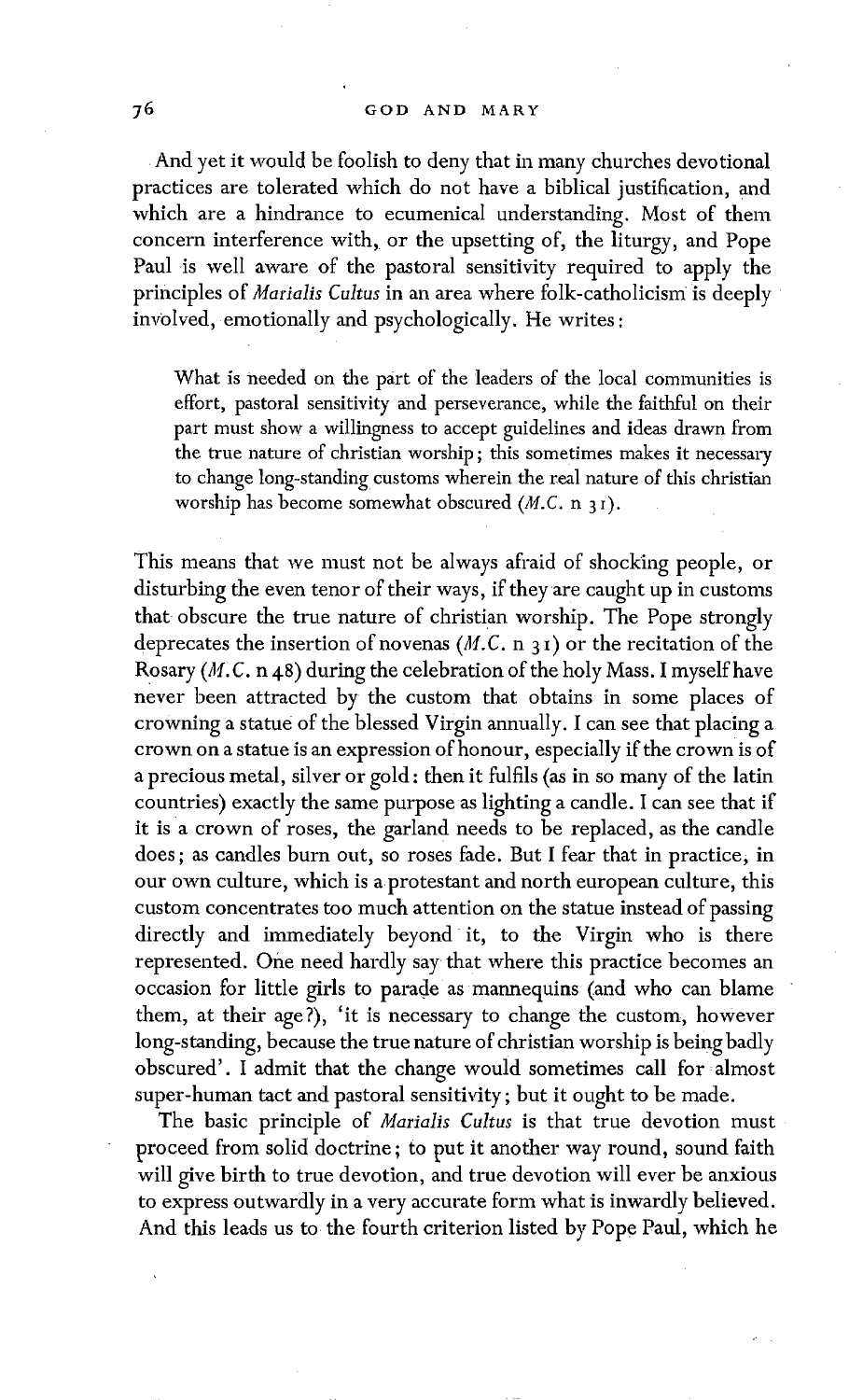calls the anthropological or the socio-cultural. As soon as a man begins to express outwardly what he believes in his heart, he begins to use the language and the symbolism of his own particular culture; and these vary from country to country, and even within the same country, from age to age. John Henry Newman called attention to this fact in his Letter Addressed to the Rev. E. B. Pusey, D.D., on Occasion of his Eirenikon of *1864,1°* and in I96I, Hans Kiing reminded people that 'a degree of emotion which would represent the utmost permissible limit for a christian in Scandinavia might well be too little for a christian in Italy'.<sup>11</sup> Indeed, anyone who has ever tried to translate italian into english, or english into italian, will know how truly impossible it is to catch the exact nuance of language as one tries to explain to people in Manchester what precisely is intended and implied by a sentence written in Naples. No italian would make a fuss over the inclusion of sayings like 'blessed be the name of Mary, Virgin and Mother... blessed be St Joseph...' under the title 'The divine Praises' ; he would think it odd that a person could not see at what point in this litany the phrases ceased to refer to God, and pedantic to talk about altering the title. I suspect that it would be difficult to put over his viewpoint in some quarters of Belfast.

*Marialis Cultus* calls attention also to the changed role of woman in society today.

First, the Virgin Mary has always been proposed to the faithful by the Church as an example to be imitated not precisely in the type of life she led, and much less for the socio-cultural background in which she lived and which today scarcely exists anywhere (M.C. n 35).

Mary of Nazareth, while being completely devoted to the will of God, was far from being a timidly submissive woman *(M.C.* n 37).

Certainly wecan, and should, continue to preach as much as ever about Mary as Virgin and Mother; but can we not also preach about her as Joseph's wife? Of course, this idea has always been there in the background; but most sermons have stressed her maternal rather than her wifely role. And it was taken for granted that if she was the ideal wife, and Joseph the ideal husband, Mary must have been a model of submissiveness. Now this is exactly what St Luke does not say: it is Mary who has the leading role in this marriage. In the New Testament, she is presented as a very strong and courageous and noble figure. Nos 34-37 of

<sup>10</sup> In *Difficulties of Anglicans*, vol 2 (in the standard edition by Longmans, Green), pp 92-105.

*The Council and Reunion, p 181.*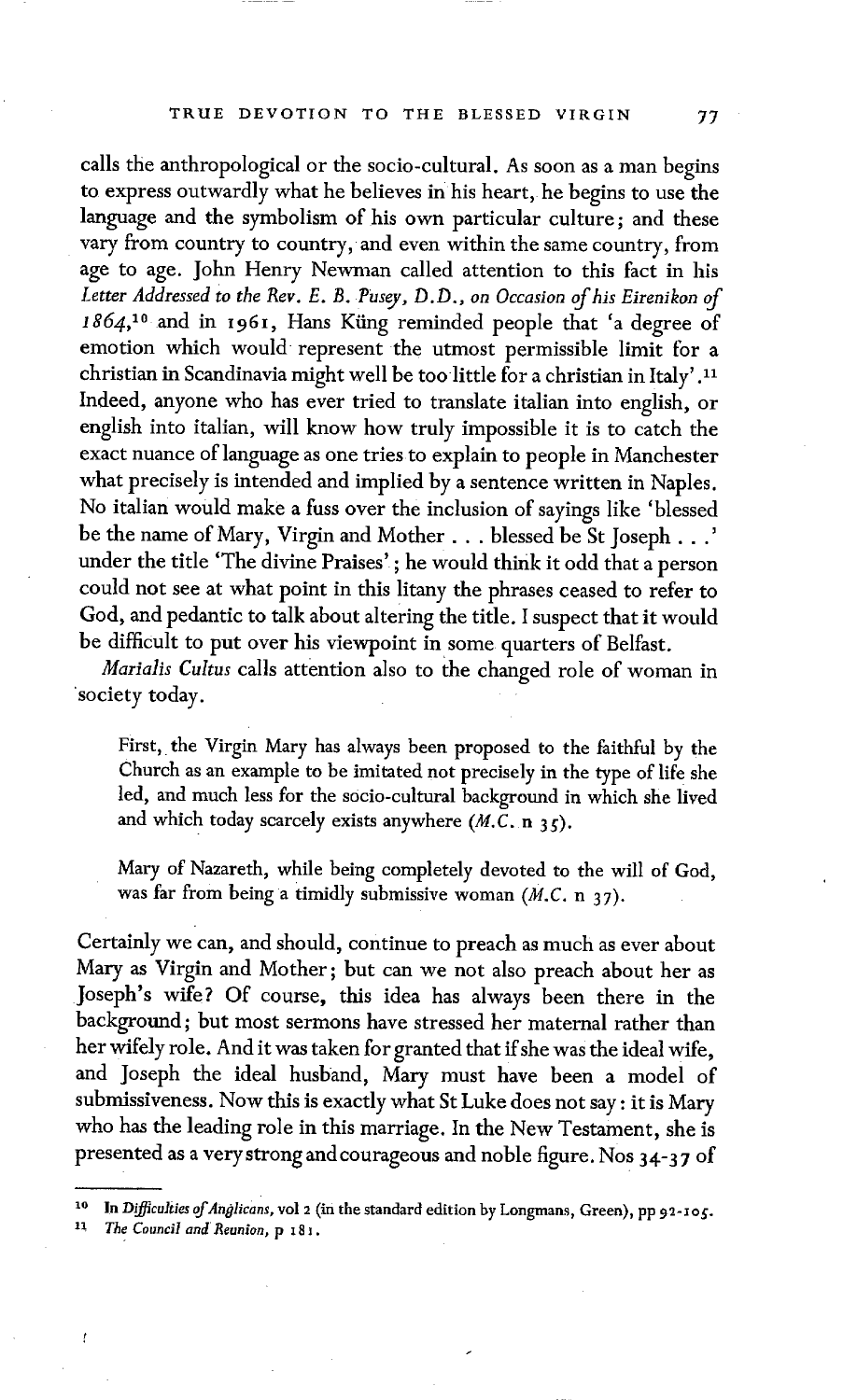#### 78 GOD AND MARY

*Marialis Cuhus* dwell on this theme, and should, if taken seriously, work a revolution in the attitude of christians towards women in society. For I would suggest that one reason why so many christian nations have in the last hundred years become (effectively) pagan nations is that the christian Churches lost the allegiance of so many women, because they lagged behind the civil authorities in granting equality of status to women. Perhaps a real rethinking and reappraisal of Mary's role, in accordance with the scriptures, would put a different picture of the Church not only before christians, but also before open-minded non-believers,

### *'Et lesum benedictum fructum ventris tui nobis post hoc exilium ostende'*

In the last part of the *Divina Commedia,* the *Paradiso,* Dante is introduced to St Thomas Aquinas, St Albert and a circle of other theologians (X, 82-I38). Later, he is examined by St Peter on faith, by St James on hope, and by St John on charity (XXIV-XXVI). But it is St Bernard who in the final canto (XXXIII) introduces him to Mary. And in this progression can be discerned the allegory intended by Dante. From the academic study of theology, the christian must proceed to the active practice of virtues within the Church. But neither the study of theology nor the practice of virtue can bring him to the throne of God. Prayer alone can do that (Bernard is the symbol of the contemplative life, as Thomas is of the academic). But at this point even Bernard steps back (prayer itself is inadequate !) and asks Mary to let Dante see the vision of God. Why is Mary brought in here ? Is it just a flourish of medieval piety, or did Dante have a doctrinal reason for introducing her?

Dante is the spiritual knight of his lady, Beatrice, the little florentine girl whom he loved so dearly, and in whom he saw heaven's glory walking on earth. Throughout his work Beatrice becomes the symbol of all that is good and gracious, a symbol of divine grace, a symbol of the Church as the Bride of Christ, and even of that other God-bearer *par excellence,* the blessed Virgin. For Dante saw in Beatrice all the gentleness and love and compassion that he knew were absent from his own soul: 'he himself in the journey symbolizes the ordinary sinner', *(l'homme moyen sensual);* and so after her death, he idealized her in his poem. In so doing, he showed a profound insight into the nature of love, and of woman. In Gen 2,18, we read, 'It is not good for man to be alone', and it is the general experience of mankind that spiritual progress to maturity is normally achieved through the sacrament of marriage. What happens is that each partner discovers in marriage the 'other half' of his or her being, the 'Not-Self', whose good qualities become for the christian a revelation of God. So Dante saw, in Beatrice's candid